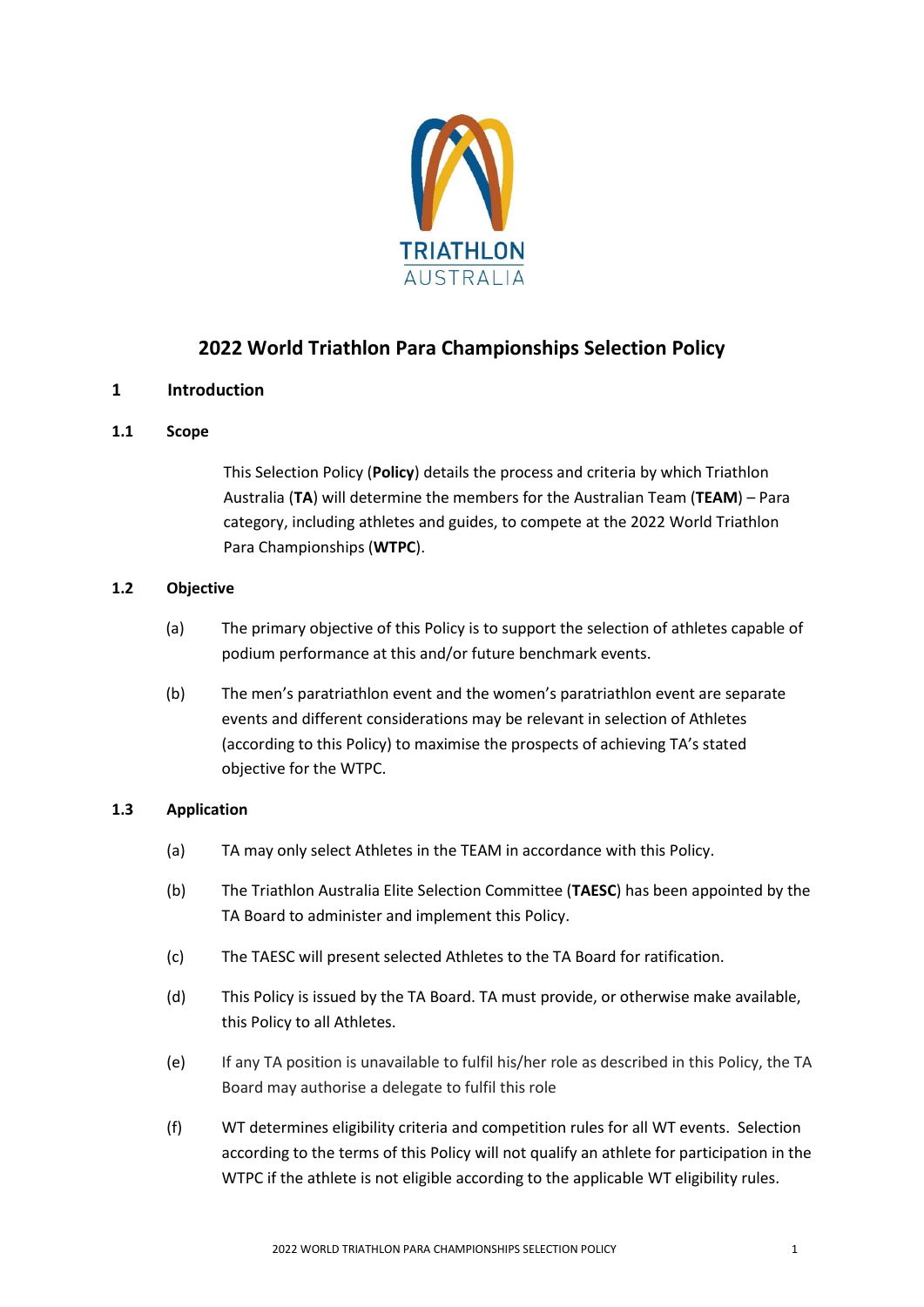(g) Under the current rules, entry to the WTPC is accepted only through nomination from the National Federation, being TA.

# **2 Eligibility**

TA will not select an Athlete unless, as at the Selection Date, TA is satisfied on reasonable grounds that the Athlete:

- (a) is a current member of TA;
- (b) meets the eligibility requirements for citizenship as determined by the Australian Government;
- (c) satisfies all WT Rules;
- (d) is not serving any current sanctions; and
- (e) if requested by the National Performance Director (**NPD**), agree to and sign the 2022 TA Athlete Agreement prior to confirmation of acceptance of TEAM selection.
	- (i) Any selected member of the TEAM not willing to sign the 2022 TA Athlete Agreement may be excluded from the TEAM, and replaced at the discretion of the TAESC.

If there is any doubt regarding eligibility to compete for Australia, Athletes must contact the Chief Executive Officer (**CEO**) of TA for clarification.

# **3 Qualification of Athlete Quota Positions**

- **3.1** TA may only select Athletes to the TEAM where, under the WT Competition Qualification Criteria, WT has awarded TA Athlete quota positions.
- **3.2** TA may not select more Athletes than are permitted under the WT Competition Qualification Criteria.
- **3.3** Neither this Policy nor WT requires TA to select the maximum number of athletes to the TEAM for the WTPC.
- **3.4** For the avoidance of doubt, all selections are pending TA receiving the necessary quota/the athlete being allocated a start position by WT.
- **3.5** Any invitation positions (and application to WT) will be prioritised by the Chair of the TEASC and the NPD.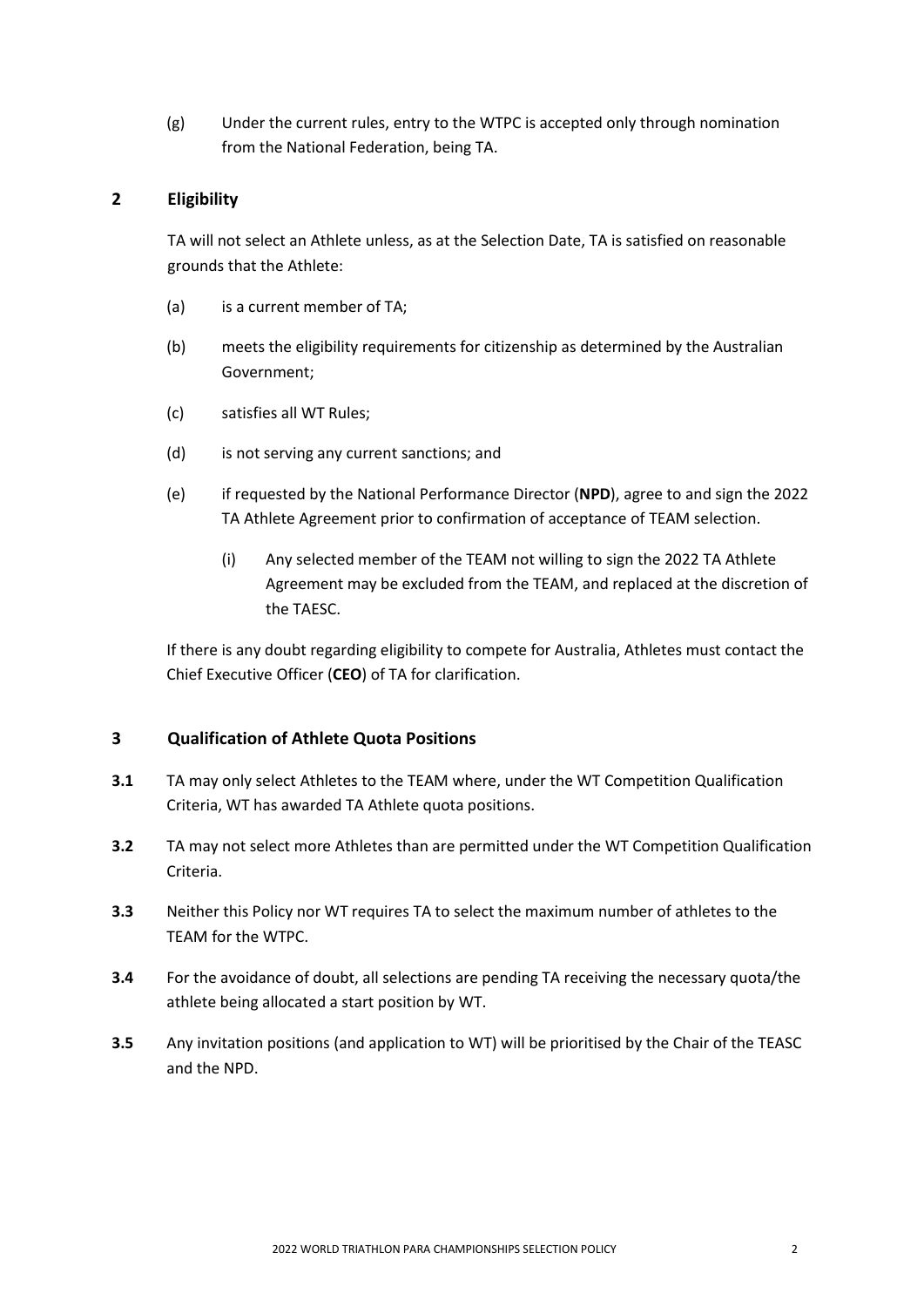### **4 Selection Process**

- **4.1** Athletes may only be considered for selection via the following:
	- (a) Automatic selection; or
	- (b) Discretionary selection.
- **4.2** An Athlete can achieve automatic selection if they meet the following criteria:
	- (a) Athletes will be automatically selected where there are sufficient start positions for ALL in the same class and gender.
	- (b) In the case where there are insufficient start positions for all Athletes under consideration in the same class and gender ALL Athlete/s to be selected in that class and gender will be at the sole discretion of the TASEC.
- **4.3** Any remaining positions/s not selected automatically, will be selected via discretionary selection:
	- (a) In exercising its discretion in selecting positions on the TEAM, the TAESC may (in its absolute discretion) consider any matter it deems relevant in meeting the primary objective outlined in **clause 1.2**. The TAESC may consider performances in races up to and including **4 September 2022.** This discretion is absolute and need not be exercised.
- **4.4** The TAESC reserves the right to use the WT substitution and/or withdrawal rules in order to maximise the potential of any athletes selected in the WTPC by nominating the highest WT ranked Australian athlete not selected for that event and making the substitution and/or withdrawal according to the rules.
- **4.5** Once a PTVI Athlete has been selected, the TAESC may consider the selection of that athlete's guide in the TAESC's absolute discretion:
	- (a) In exercising discretion in selecting athlete's guides, the TAESC can consider any matter it deems relevant.
	- (b) In the event of the withdrawal of a selected PTVI athlete the selected guide will be automatically withdrawn unless they are subsequently selected to guide a replacement athlete.
	- (c) A guide may be changed up to 24 hours before the start of the race. Decisions regarding a change of guide after the announcement of selected athletes may be made by the NPD.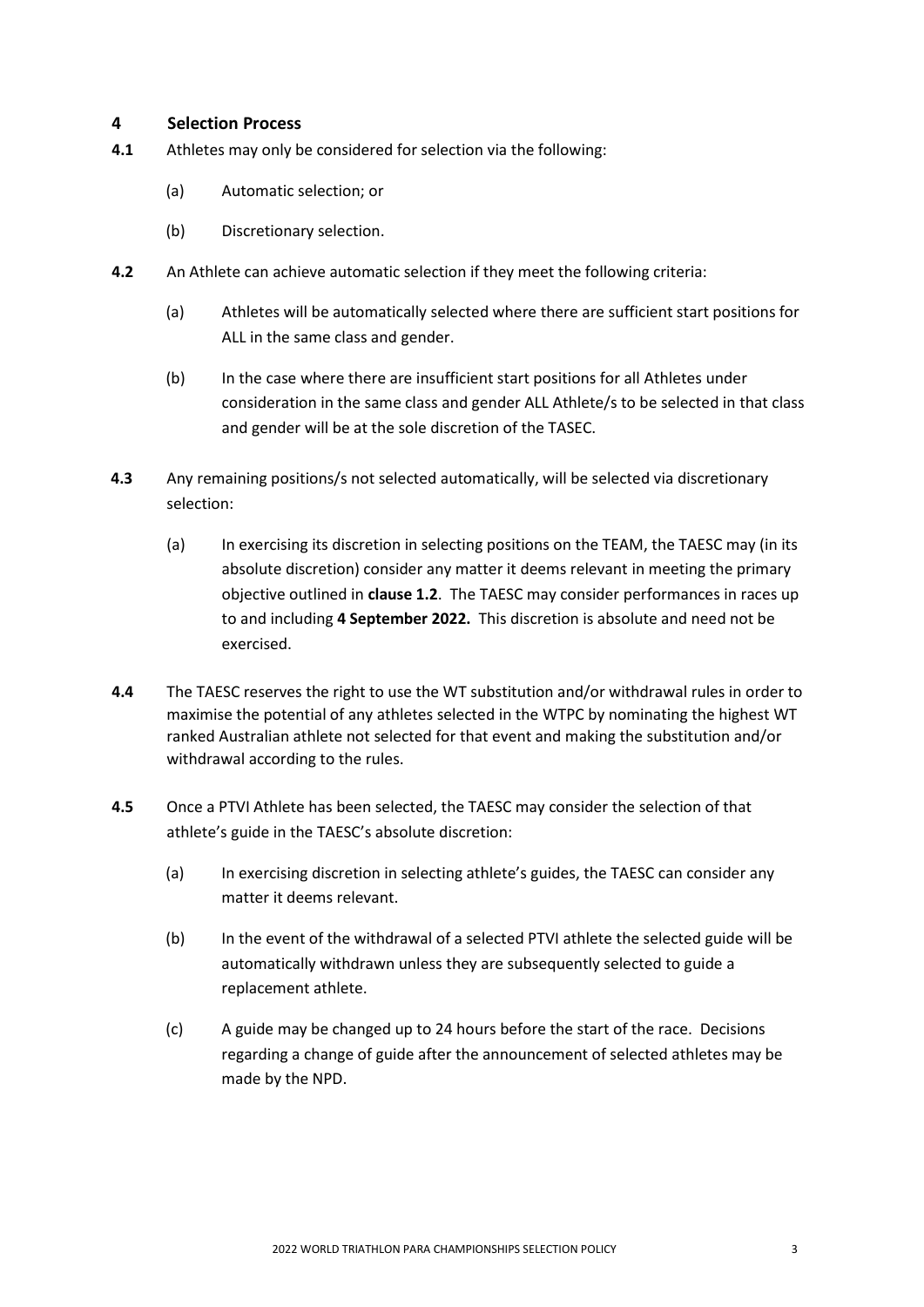#### **5 Reserve Athletes**

- **5.1** The TAESC may identify additional Athletes of each gender as Reserve Athletes.
- **5.2** In exercising its discretion to select Reserve Athletes, the TAESC/NPD may (in its absolute discretion) consider any relevant matter.
- **5.3** Reserves may be ranked by the TAESC and will only be chosen from among eligible Athletes.
- **5.4** Athletes selected as a Reserve according to this Policy will not be members of the TEAM unless they replace a TEAM member by operation of this Policy OR additional quota spots become available from WT.

#### **6 Team Membership Conditions**

- **6.1** On selection to the TEAM, all Athletes, including named Reserve Athletes, must comply with the TA's Standard Event/Team Rep[resentation Continuing Form, Fitness and Medical](http://www.triathlon.org.au/Assets/Triathlon+Australia+Digital+Assets/Athlete+Fitness+and+Medical+Obligations.pdf)  [Assessment Obligations, dated November 2018.](http://www.triathlon.org.au/Assets/Triathlon+Australia+Digital+Assets/Athlete+Fitness+and+Medical+Obligations.pdf)
- **6.2** If an Athlete does not meet either the requirements or obligations set out in TA's Standard Event/Team Representation Continuing Form, Fitness and Medical Assessment Obligations, TA may, via the agreement of the NPD and the TA Board nominated delegate, exclude the Athlete from the selected Athletes and nominate a Reserve Athlete to replace the withdrawn Athlete.

### **7 Notification of Selections**

The TEAM for the WTPC will be announced by TA on or about the week beginning **19 September 2022**.

## **8 Funding**

Confirmation of support for selected athletes will be advised on or before the announcement of the TEAM.

#### **9 Appeals**

An Eligible Athlete, who is not selected, may appeal that decision, under the Triathlon [Australia Appeals Policy,](http://www.triathlon.org.au/Assets/Triathlon+Australia+Digital+Assets/2017+Triathlon+Australia+Appeals+Policy.pdf) dated 2017.

#### **10 Amendments**

The interpretation of this Policy is the sole province of the TA Board. This Policy may be amended at any time by TA if TA is of the opinion that such an amendment is necessary as a